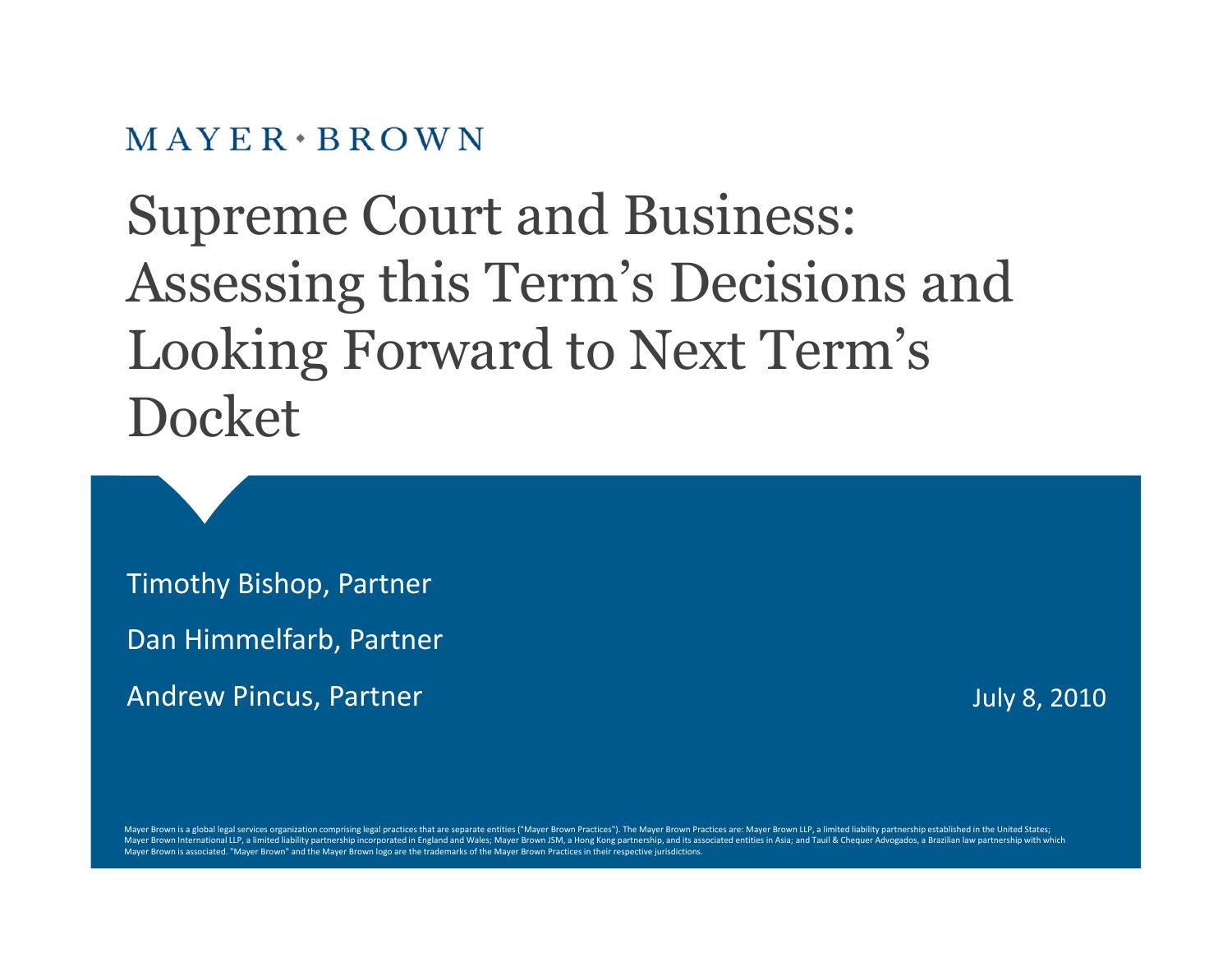# **Securities**

- *Morrison v. National Australia Bank*: application of Section 10(b) and Rule 10b-5 to purchases and sales of securities outside the United States
- *Merck v. Reynolds*: statute of limitations for Section 10(b) private actions
- *Jones v. Harris Associates*: standard for imposing liability on mutual fund investment advisor in a private action by fund shareholders under Section 36(b) of the Investment Company Act
- OT2010
	- *Janus Capital Group v. First Derivative Traders*: liability of a mutual fund's investment advisor under Section 10(b) for misleading statements in funds' prospectuses
	- *Matrixx Initiatives v. Siracusano*: availability of private action under Section 10(b) based on pharmaceutical company's nondisclosure of "adverse event" reports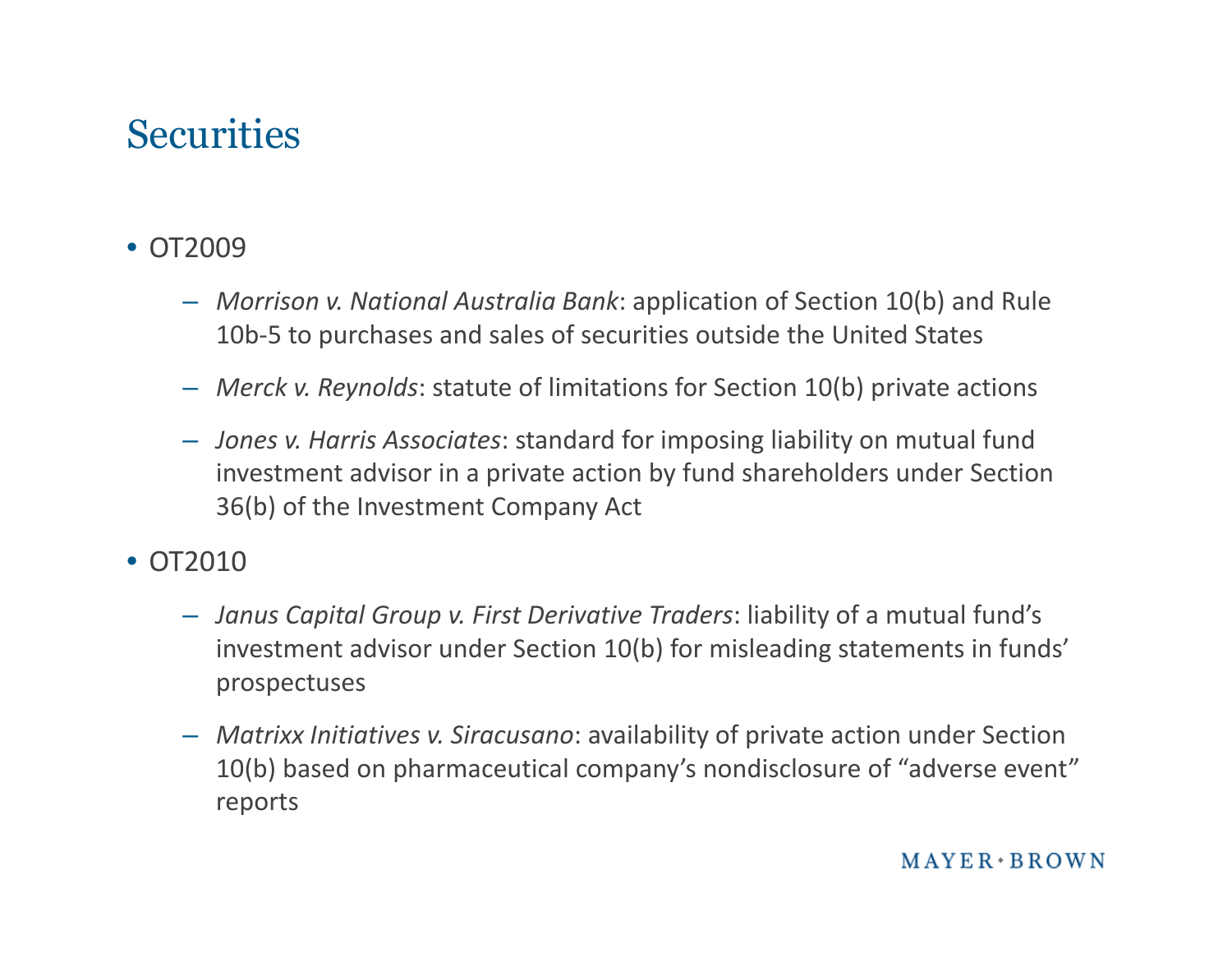# Intellectual Property

### • OT2009

- *Bilski v. Kappos*: standard for determining whether an invention is eligible to be patentable as a "process"
- *Reed Elsevier v. Muchnick*: effect on federal courts' power to entertain copyright infringement actions of a copyright holder's failure to register the work before filing suit

### • OT2010

– *Costco v. Omega*: whether the Copyright Act's "first sale" doctrine permits the importation into the United States, without the copyright owner's authorization, of goods manufactured abroad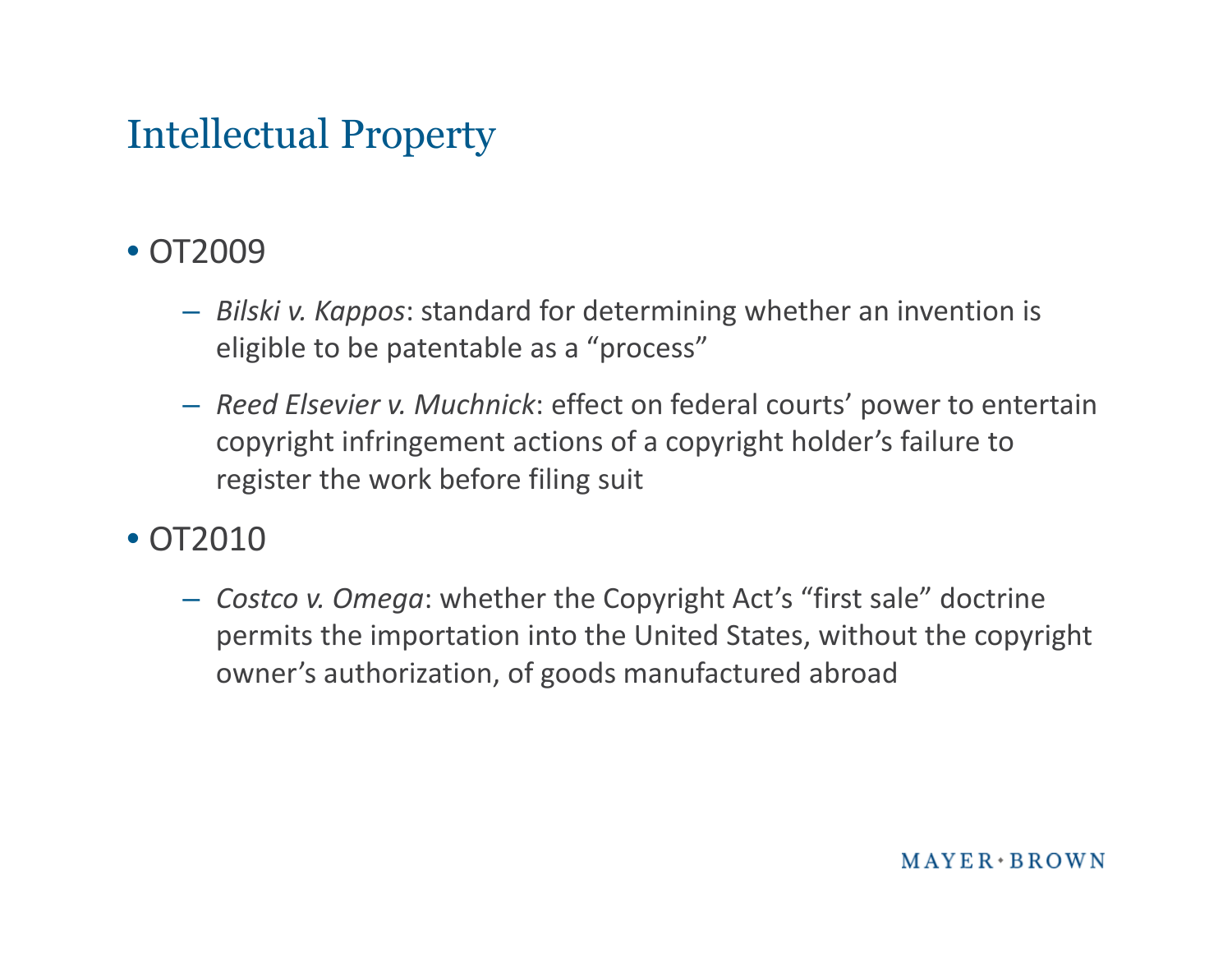# Civil Procedure

- *Hertz Corp. v. Friend*: standard for determining a corporation's principal place of business for purposes of diversity jurisdiction
- *Shady Grove Orthopedic Associates v. Allstate Insurance*: effect of a state law barring class actions based on a particular state cause of action on plaintiffs' ability to maintain a class action in federal court
- *Mohawk Industries v. Carpenter*: appealability of district court decisions rejecting claims of attorney-client privilege
- *Krupski v. Costa Crociere*: timeliness under the Federal Rules' "relation back" standard of an amended complaint adding a new party
- OT<sub>2010</sub>
	- *Ortiz v. Jordan*: appealability post-trial of a pre-trial order denying motion for summary judgment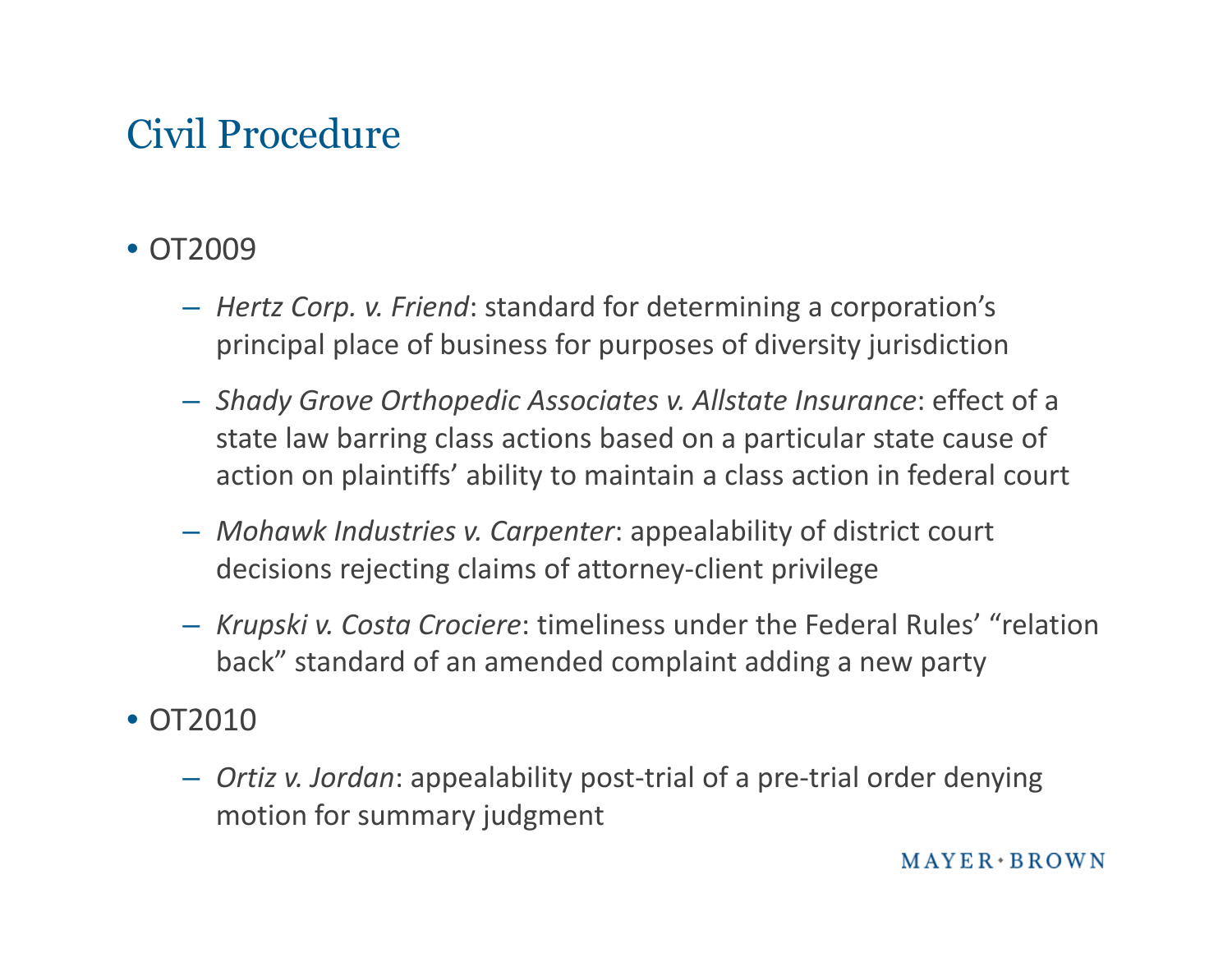# Arbitration

- *Rent-A-Center v. Jackson*: parties' ability to authorize arbitrator to decide whether arbitration agreement is unconscionable
- *Granite Rock v. International Brotherhood of Teamsters*: arbitrator's power to decide whether the parties entered into an arbitration agreement and determine the issues subject to arbitration
- *Stolt-Nielsen v. AnimalFeeds International*: permissibility of class arbitration in absence of authorization by the parties to the arbitration agreement
- OT<sub>2010</sub>
	- *AT&T Mobility v. Concepcion*: whether states may condition enforcement of an arbitration agreement on the availability of class-wide procedures, even if those procedures are not necessary to enable the parties to vindicate their claims fairly and effectively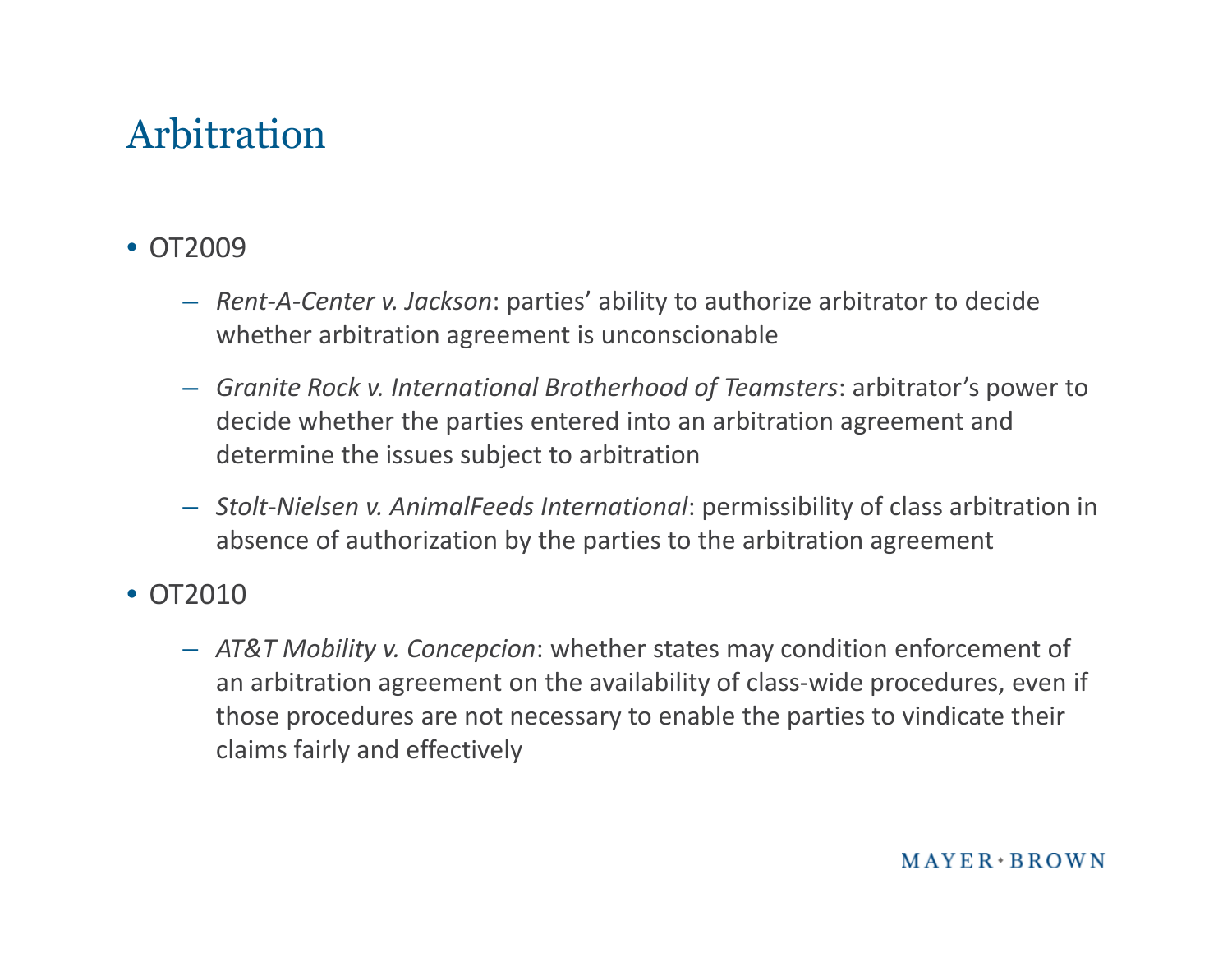# Employment and Labor

- *New Process Steel v. National Labor Relations Board*: National Labor Relations Board's authority to decide cases with only two sitting members
- *Lewis v. City of Chicago*: statute of limitations for employment discrimination claims alleging that a practice has a disparate impact
- OT2010
	- *Kasten v. St.-Gobain Performance Plastics Corp.*: whether an oral complaint constitutes conduct protected against retaliation under the Fair Labor Standards Act
	- *Staub v. Proctor Hospital*: whether liability for employment discrimination may be based upon the discriminatory intent of a supervisor who did not take the adverse action, on the theory that his intent was a motivating factor
	- *Thompson v. NA Stainless*: whether Title VII's anti-retaliation provision protects a third-party associate of the employee who engaged in protected activity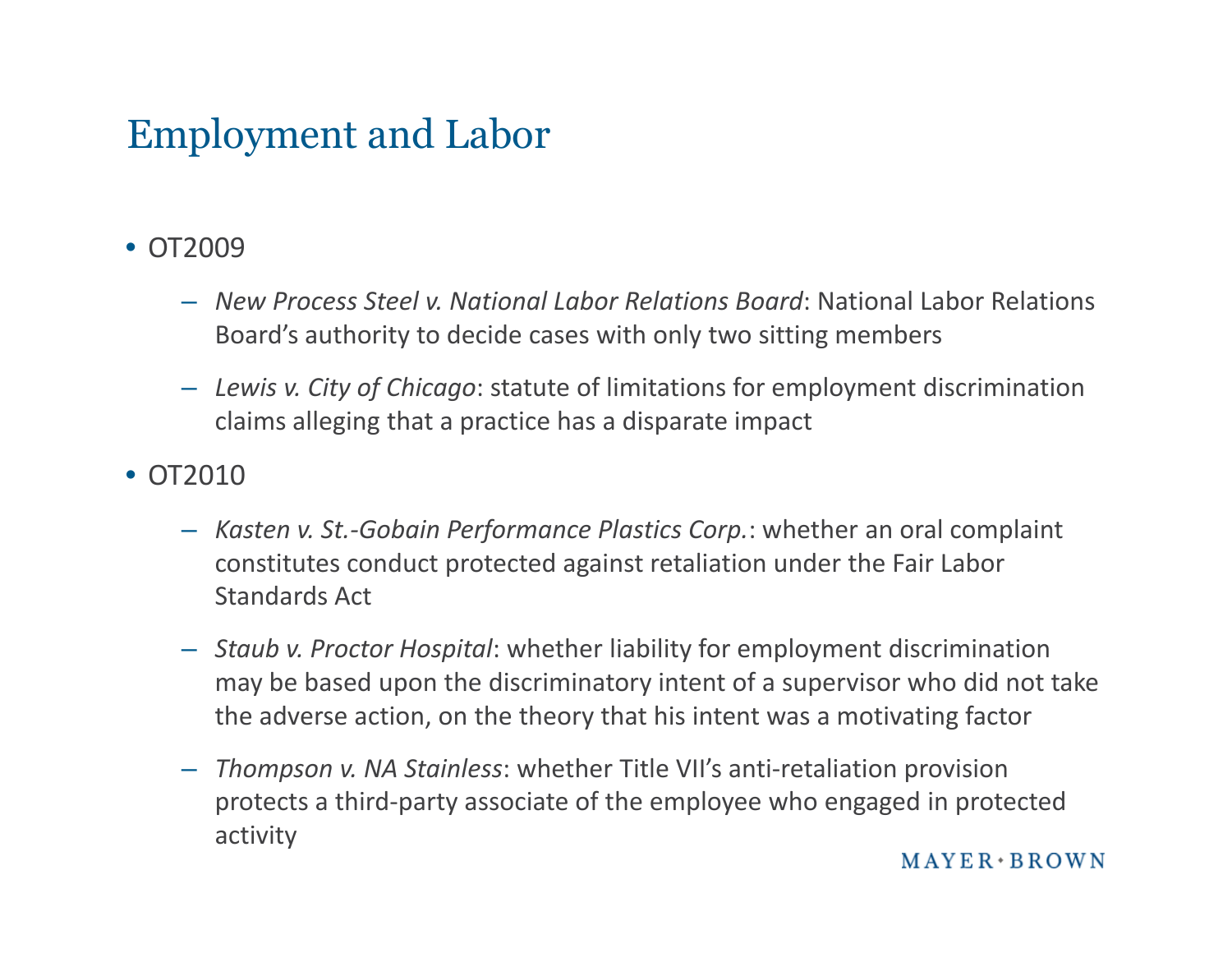### Mail and Wire Fraud

- Standard governing prosecutions under federal criminal statute prohibiting mail and wire fraud involving a "scheme or artifice to deprive another of the intangible right of honest services"
	- *Skilling v. United States*
	- *Black v. United States*
	- *Weyhrauch v. United States*
	- *Scrushy v. United States*
	- *Siegelman v. United States*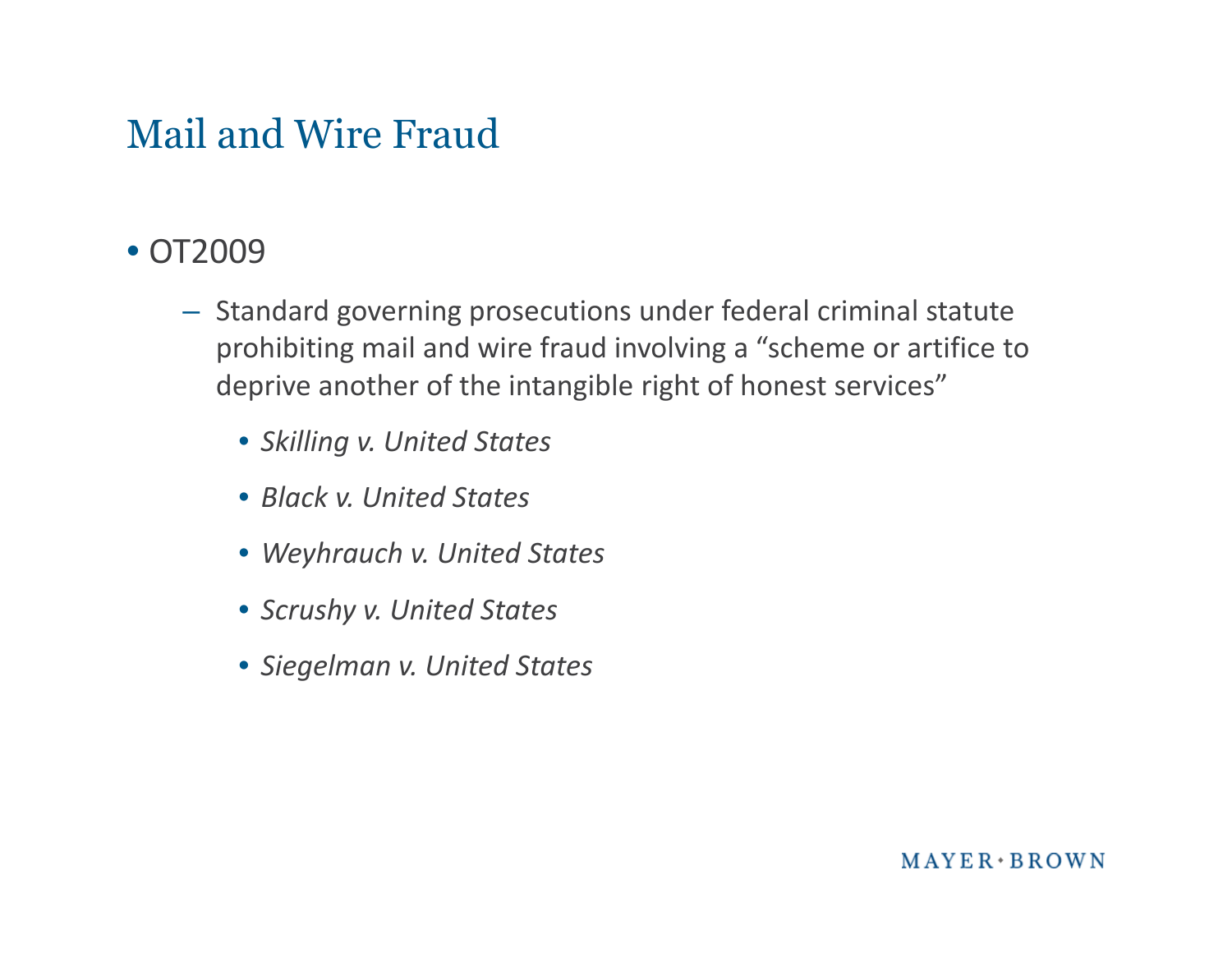# Miscellaneous

- Antitrust
	- *American Needle v. National Football League*: standard for distinguishing between concerted action and independent action under Section 1 of the Sherman Act
- Campaign finance
	- *Citizens United v. Federal Election Commission*: First Amendment limits on federal regulation of corporations' independent campaign expenditures
- Congressional power
	- *United States v. Comstock*: Congress's constitutional power to provide for the civil commitment of "sexually dangerous" persons whose federal prison terms have expired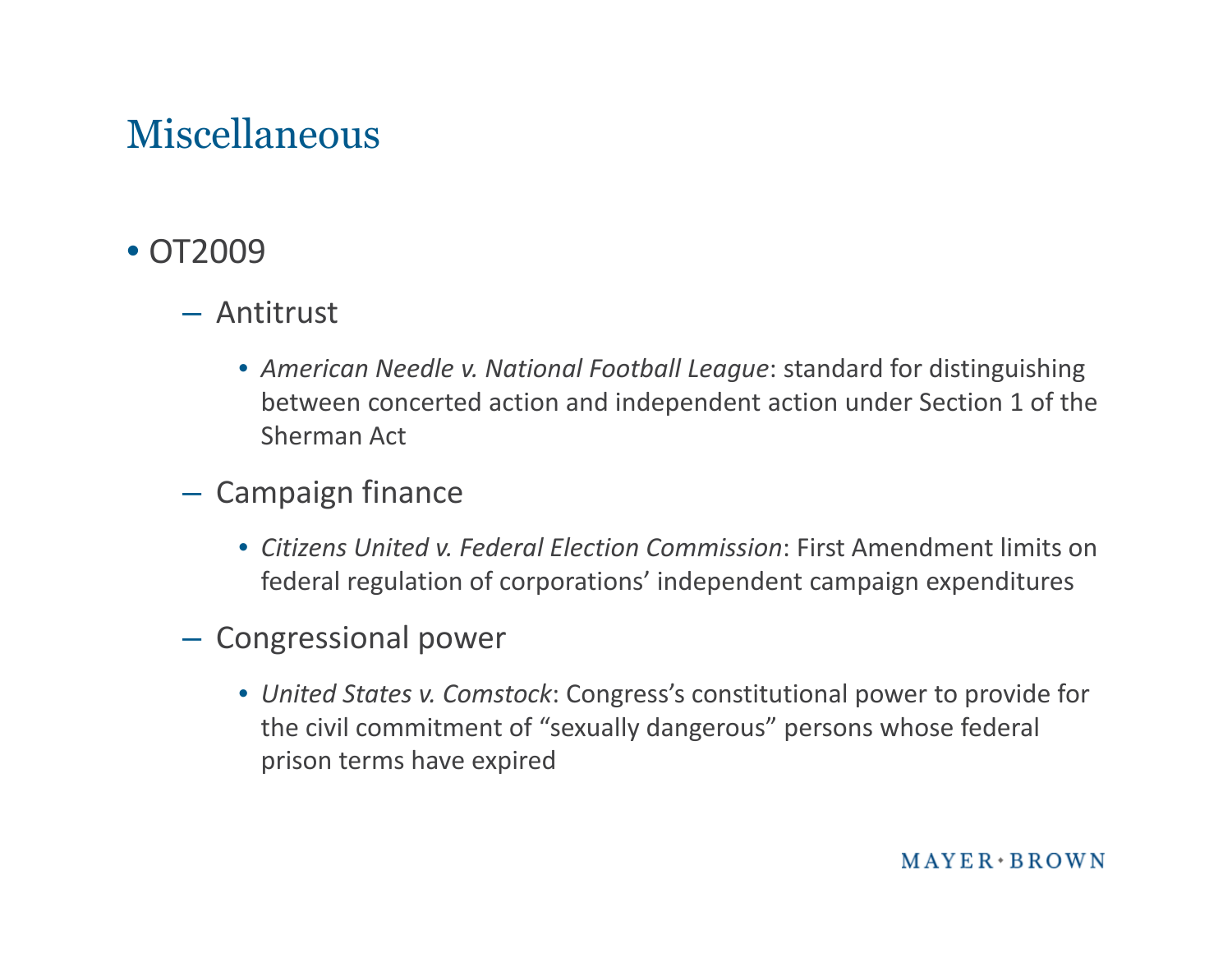# ERISA

- *Conkright v. Frommert*: standard of review applicable to plan administrator's interpretation of an ERISA plan
- *Hardt v. Reliance Standard Life Insurance*: courts' power to award attorneys' fees in ERISA actions
- OT2010
	- *Amara v. Cigna Corp.*: scope of district courts' remedial authority upon finding material misrepresentations in plan descriptions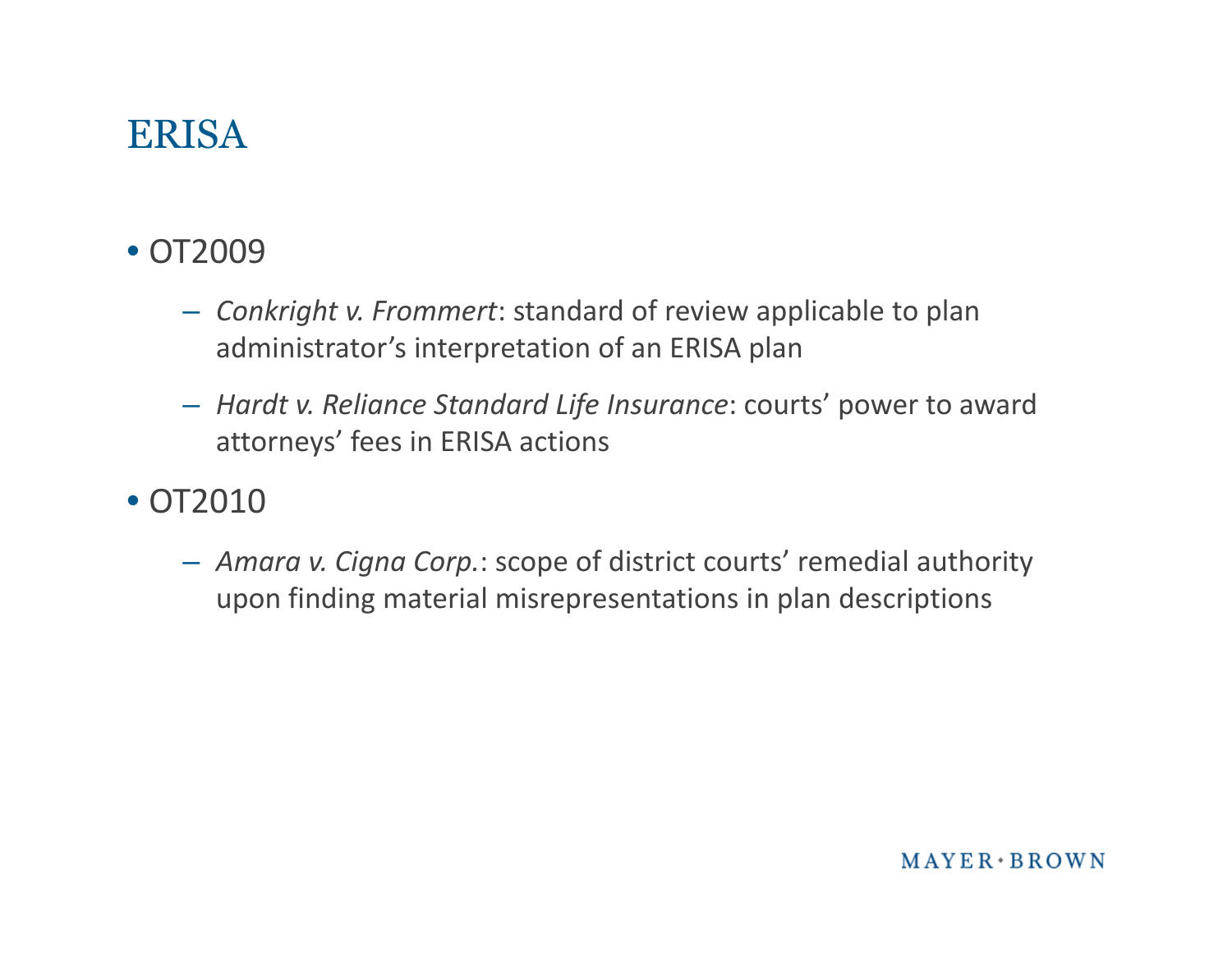# Preemption

- *Bruesewitz v. Wyeth*: scope of preemption by the National Childhood Vaccine Injury Act of tort claims arising from the administration of vaccines
- *Williamson v. Mazda*: preemption by the National Traffic and Motor Vehicle Safety Act of tort claims relating to manufacturer's seatbelt design decisions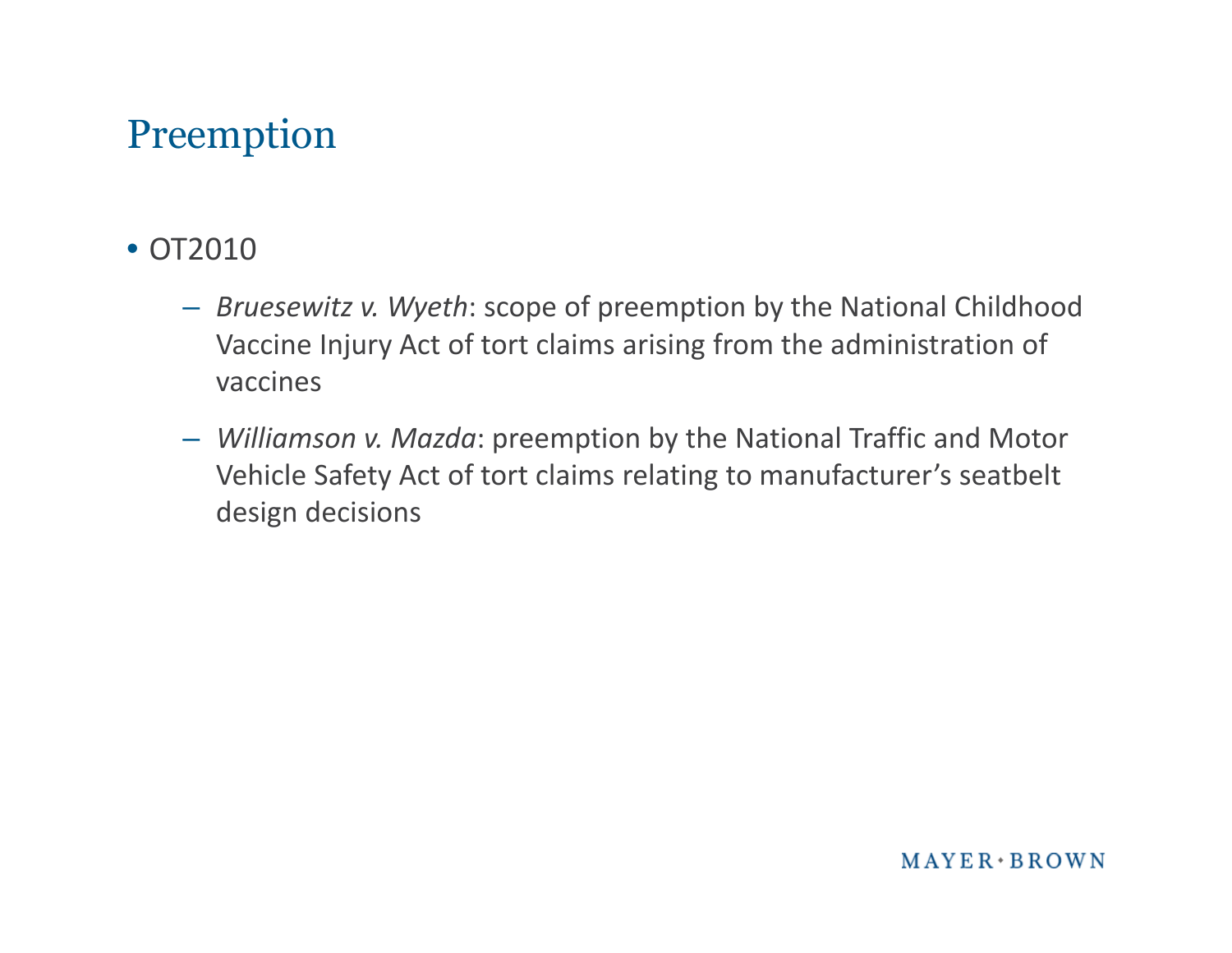## Transition on the Court

- The departure of Justice Stevens
- The likely arrival of Elena Kagan